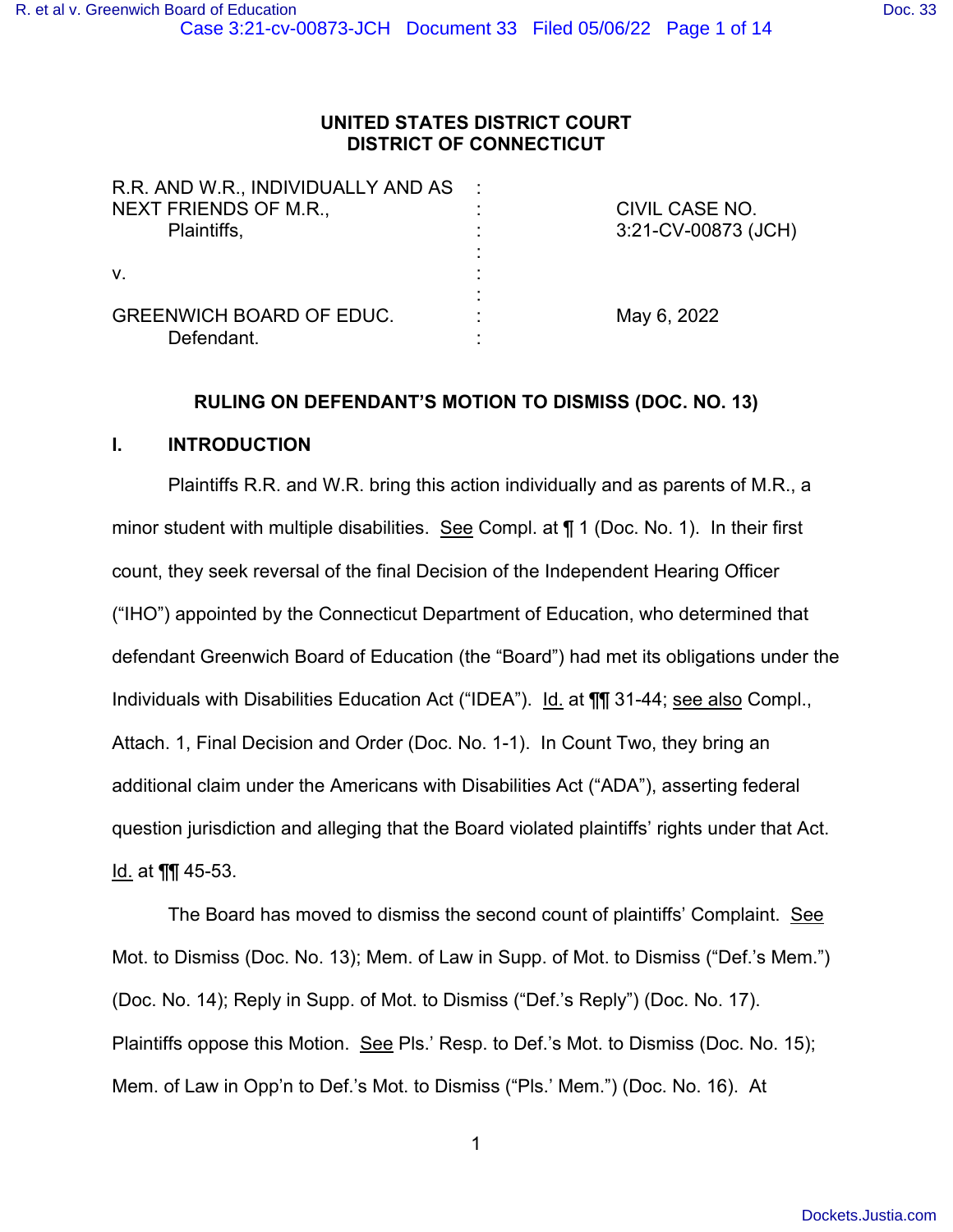plaintiffs' request, the court also heard oral argument on the Motion to Dismiss on April 27, 2022. See Pls.' Mot. for Oral Argument (Doc. No. 26); Minute Entry (Doc. No. 30). For the reasons discussed below, the court grants the Motion to Dismiss.

#### **II. ALLEGED FACTS AND PROCEDURAL HISTORY**

M.R. and her parents are residents of Greenwich, Connecticut. Compl. at ¶ 23. In early to mid-2020, her parents filed three requests for a due process hearing with the Connecticut State Department of Education. Id. at ¶¶ 24-26. The requests asserted an IDEA claim based on the Board's alleged denial of M.R.'s right to a Free Appropriate Public Education ("FAPE") during the 2019-2020 and 2020-2021 school years. Id. at ¶ 27. The three requests were consolidated, but due to the COVID-19 pandemic and a tropical storm, the proceedings were delayed and did not commence until September 2020. Id. at ¶ 28. Following the hearing and post-hearing briefing from the parties, the IHO issued her Final Decision and Order on May 12, 2021, denying the claims brought by M.R. through her parents.  $Id.$  at  $\P\P$  29-30. Plaintiffs subsequently filed the instant action in this court on June 24, 2021. See generally Compl.

Although the facts underpinning both the IHO's Decision and M.R.'s Count One IDEA claim seeking to reverse that Decision are complex, a detailed recitation of those allegations is not necessary for the purposes of this Ruling because the Board has only moved to dismiss Count Two of the Complaint – M.R.'s ADA claim. In that Count, plaintiffs first incorporate all the allegations related to the denial of a FAPE in Count One. Id. at ¶ 45. They then recite the relevant provisions of the ADA, id. at ¶¶ 46-52, before alleging that "[b]y unnecessarily denying [M.R.] reasonable disability-related accommodations and by blaming her and her disabilities for her failing grades, [the Board] discriminated against [her] on the basis of her disabilities, and created a hostile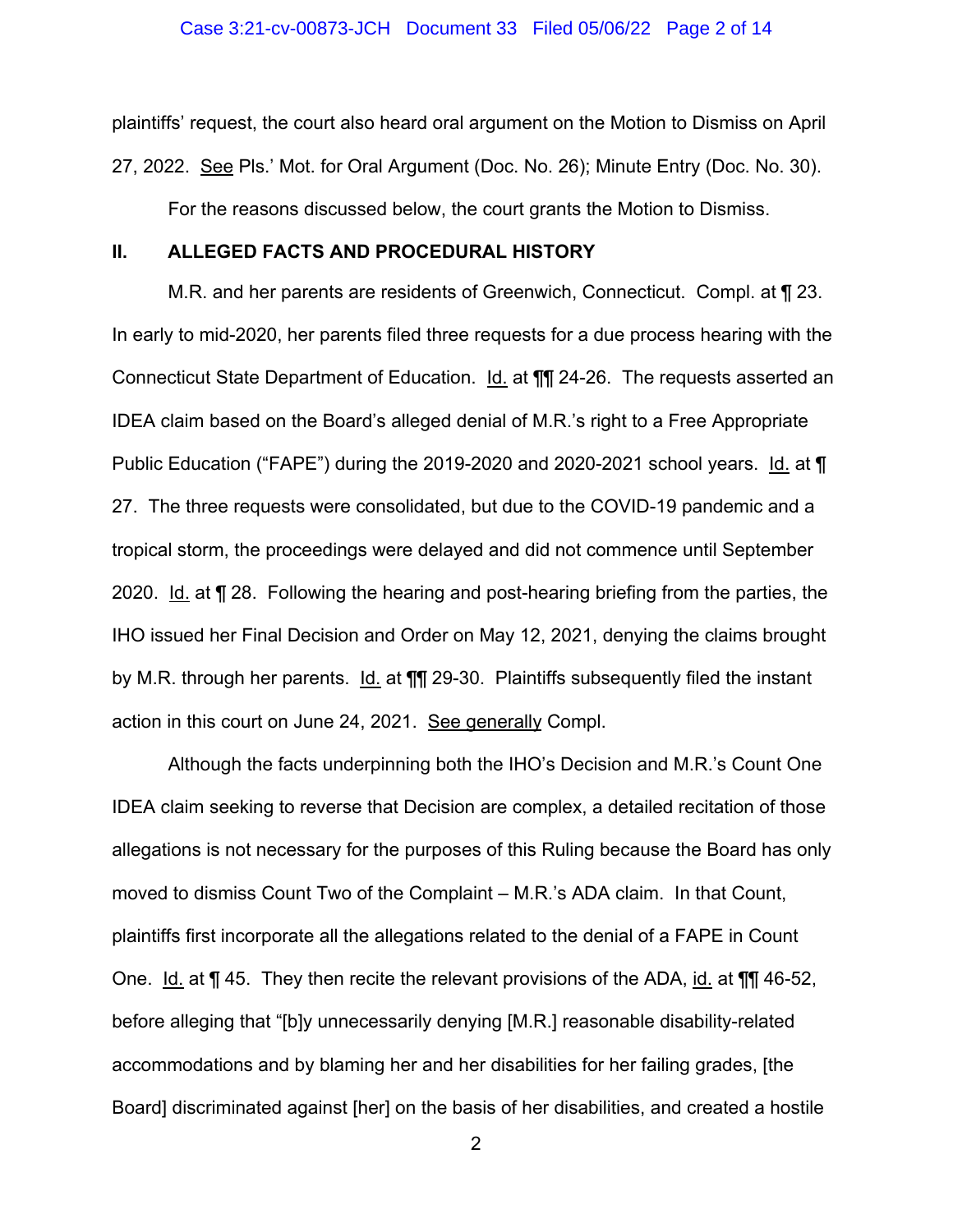## Case 3:21-cv-00873-JCH Document 33 Filed 05/06/22 Page 3 of 14

learning environment that denied [her] the right to participate in and receive the benefits, services, or opportunities the Board offers to nondisabled students. The Board refused to provide the supports [M.R.] needed to fully access those opportunities, blaming her disability when she didn't succeed." Id. at ¶ 53.

The Board has moved to dismiss plaintiffs' Count Two ADA claim on two grounds. First, it argues that this court lacks subject-matter jurisdiction over that claim because plaintiffs did not raise their ADA claim during the proceedings below and thus have failed to exhaust their administrative remedies. Def.'s Mem. at 1. They also argue that, in the event that the court concludes it does have jurisdiction over plaintiffs' ADA claim, it should still be dismissed for failure to state a claim. Id.

## **III. STANDARD OF REVIEW**

Under Federal Rule of Civil Procedure 12(b)(1), "[a] case is properly dismissed for lack of subject matter jurisdiction . . . when the district court lacks the statutory or constitutional power to adjudicate it." Makarova v. United States, 201 F.3d 110, 113 (2d Cir. 2000) (citing Fed. R. Civ. P. 12(b)(1)). A plaintiff bears the burden of proving the existence of subject matter jurisdiction by a preponderance of the evidence. Id. When determining whether to dismiss for lack of subject matter jurisdiction, a court may "consider[] evidence outside the pleadings." See Amidax Trading Group v. S.W.I.F.T. SCRL, 671 F.3d 140, 145 (2d Cir. 2011). A court also "has discretion to hold a hearing to resolve factual disputes that bear on the court's jurisdiction." Saleh v. Sulka Trading, 957 F.3d 348, 353 (2d Cir. 2020). However, a court must otherwise "accept as true all material facts alleged in the complaint and draw all reasonable inferences in the plaintiff's favor." Id.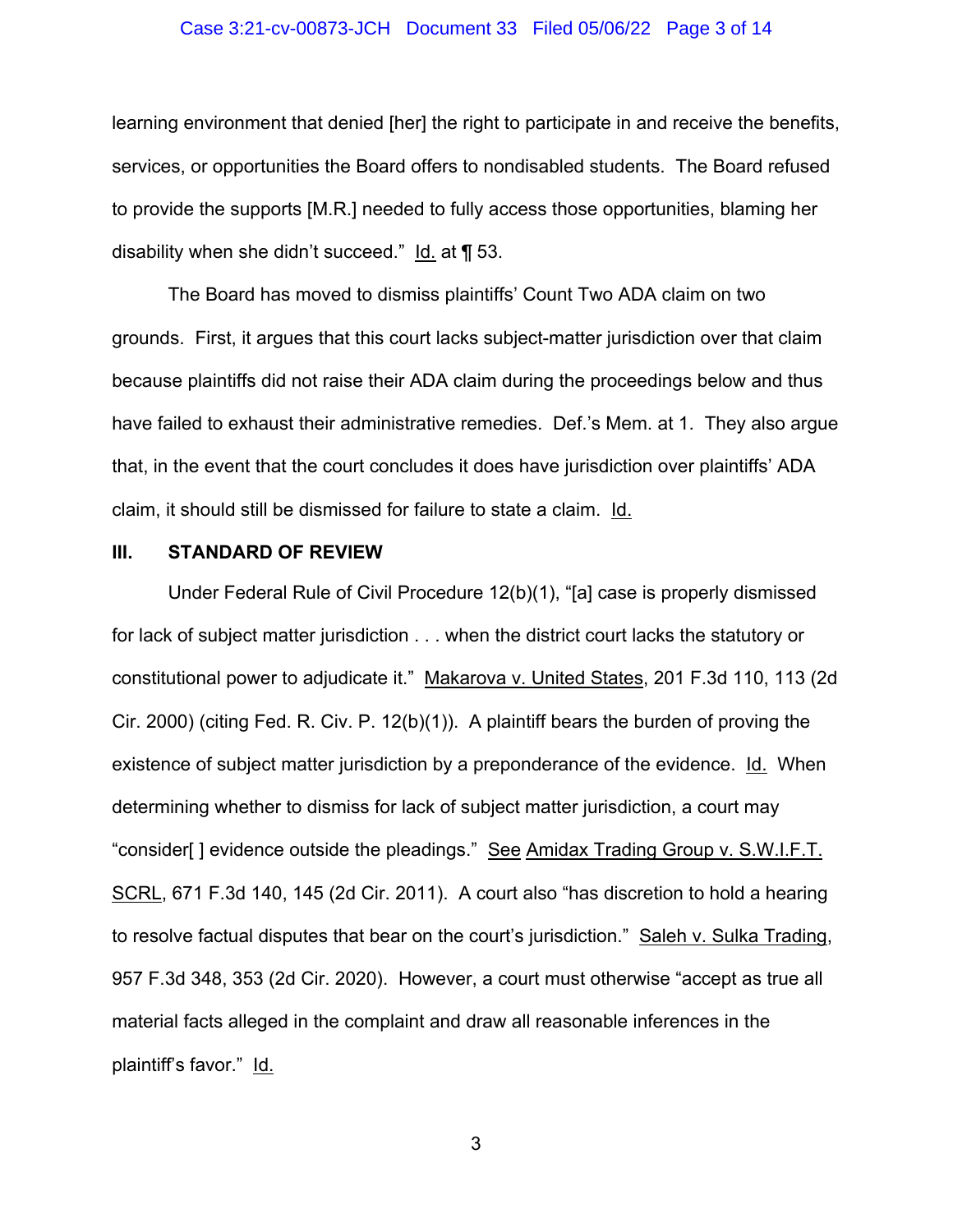## Case 3:21-cv-00873-JCH Document 33 Filed 05/06/22 Page 4 of 14

To withstand a motion to dismiss under Federal Rule of Civil Procedure 12(b)(6) ("Rule 12(b)(6)"), "a complaint must contain sufficient factual matter, accepted as true, to 'state a claim to relief that is plausible on its face.'" Ashcroft v. Iqbal, 556 U.S. 662, 678 (2009) (quoting Bell Atl. Corp. v. Twombly, 550 U.S. 544, 570 (2007)). "The plausibility standard is not akin to a 'probability requirement,' but it asks for more than a sheer possibility that a defendant has acted unlawfully." Id. Reviewing a motion to dismiss under Rule 12(b)(6), the court liberally construes the claims, accepts the factual allegations in a Complaint as true, and draws all reasonable inferences in the nonmovant's favor. See La Liberte v. Reid, 966 F.3d 79, 85 (2d Cir. 2020). However, the court does not credit legal conclusions or "[t]hreadbare recitals of the elements of a cause of action." Iqbal, 556 U.S. at 678.

## **IV. ANALYSIS**

The court begins by addressing whether it has subject-matter jurisdiction to hear plaintiffs' ADA claim. Because it concludes plaintiffs have failed to exhaust their remedies as to their ADA claim and thus that the court lacks jurisdiction, the court does not address defendant's argument the plaintiffs have failed to state a claim in Count Two.

# A. Exhaustion of Remedies

The IDEA creates a federal cause of action to enforce the right to a FAPE. See 20 U.S.C. § 1415(i)(2)(A). This cause of action is qualified, however, by a requirement that the plaintiff first exhaust the administrative processes provided for in the IDEA before bringing an action in district court. See 20 U.S.C. § 1415(l); see also Fry v. Napoleon Cmty. Sch., 137 S. Ct. 743, 749 (2017) (explaining, in detail, the administrative processes in section 1415 and noting that, after exhausting these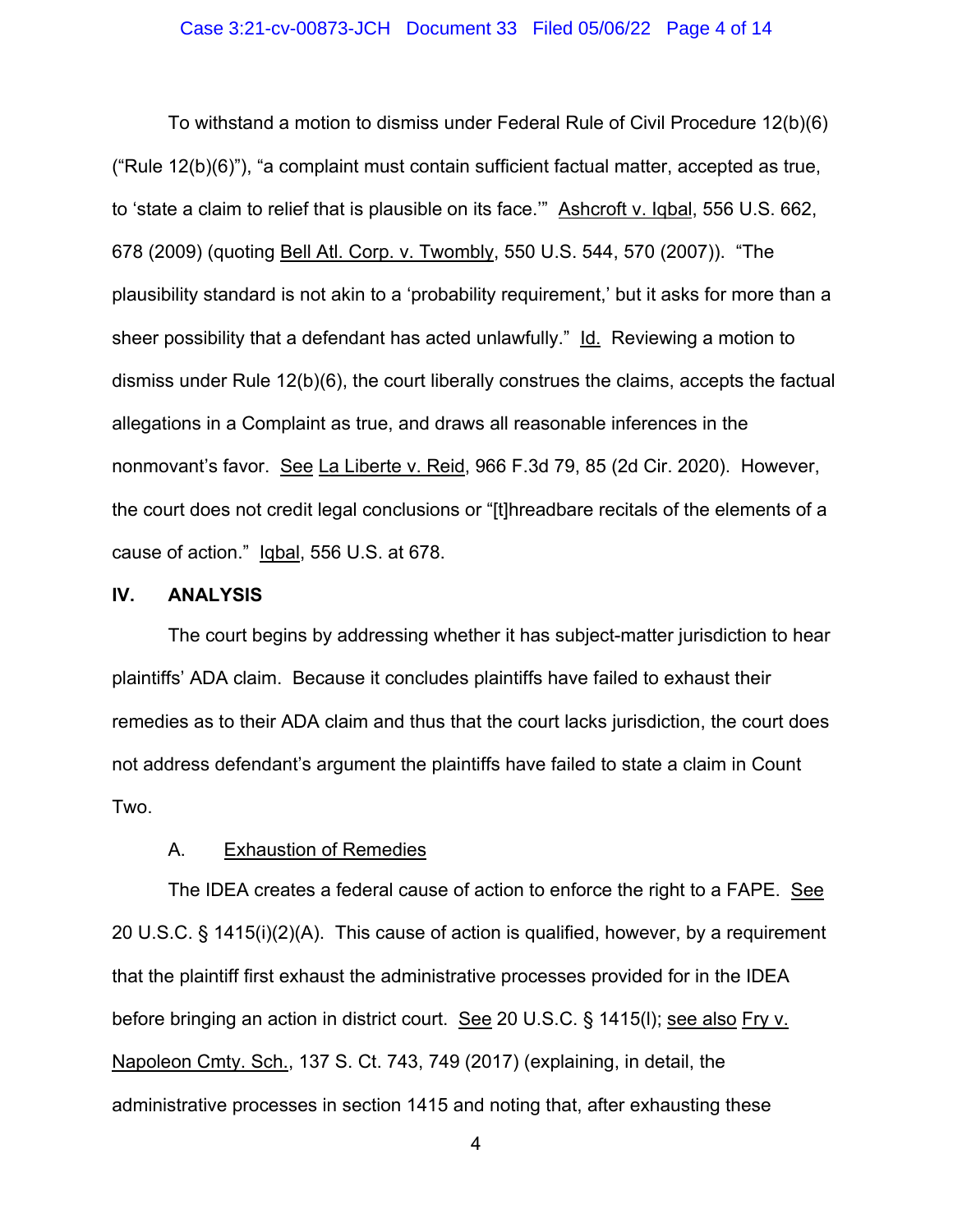## Case 3:21-cv-00873-JCH Document 33 Filed 05/06/22 Page 5 of 14

remedies, "a parent unhappy with the outcome of the administrative process may [then] seek judicial review by filing a civil action in state of federal court").

Where plaintiffs assert only an IDEA claim based on an alleged deprivation of a FAPE, the application of the exhaustion provisions in the statute are straightforward: if plaintiffs have availed themselves of the administrative processes in the Act, then the District Court has jurisdiction to hear their appeal of the IHO's decision. If they have not, then the court lacks subject-matter jurisdiction.<sup>1</sup> However, the scope of the exhaustion requirement becomes more complex when plaintiffs assert other causes of action in addition to their IDEA claim. In certain circumstances, the exhaustion requirements under the IDEA extend to claims brought under the ADA and other similar statutes that protect the rights of disabled students. Section 1415(l), which details the IDEA exhaustion requirement, provides that:

Nothing [in the IDEA] shall be construed to restrict or limit the rights, procedures, and remedies available under the Constitution, the [ADA], title V of the Rehabilitation Act of 1973, or other Federal laws protecting the rights of children with disabilities, except that before the filing of a civil action under such laws seeking relief that is also available under this subchapter, the procedures under subsections (f) and (g) shall be exhausted to the same extent as would be required had the action been brought under this subchapter.

20 U.S.C. § 1415(l) (emphasis added). In other words, if plaintiffs bring an ADA claim that "seek[s] relief that is also available" under the IDEA, they are required to first assert that ADA claim through the IDEA's administrative processes before bringing an action in federal court.

<sup>&</sup>lt;sup>1</sup> For instance, defendants do not dispute that plaintiffs exhausted their administrative remedies as to their Count One IDEA claim. See Def.'s Mem. at 5 (conceding that "Plaintiffs here did pursue their IDEA claim through the administrative process", but arguing that "they have not exhausted their putative ADA claim"). As such, the Board has not disputed this court's jurisdiction over Count One of plaintiffs' Complaint.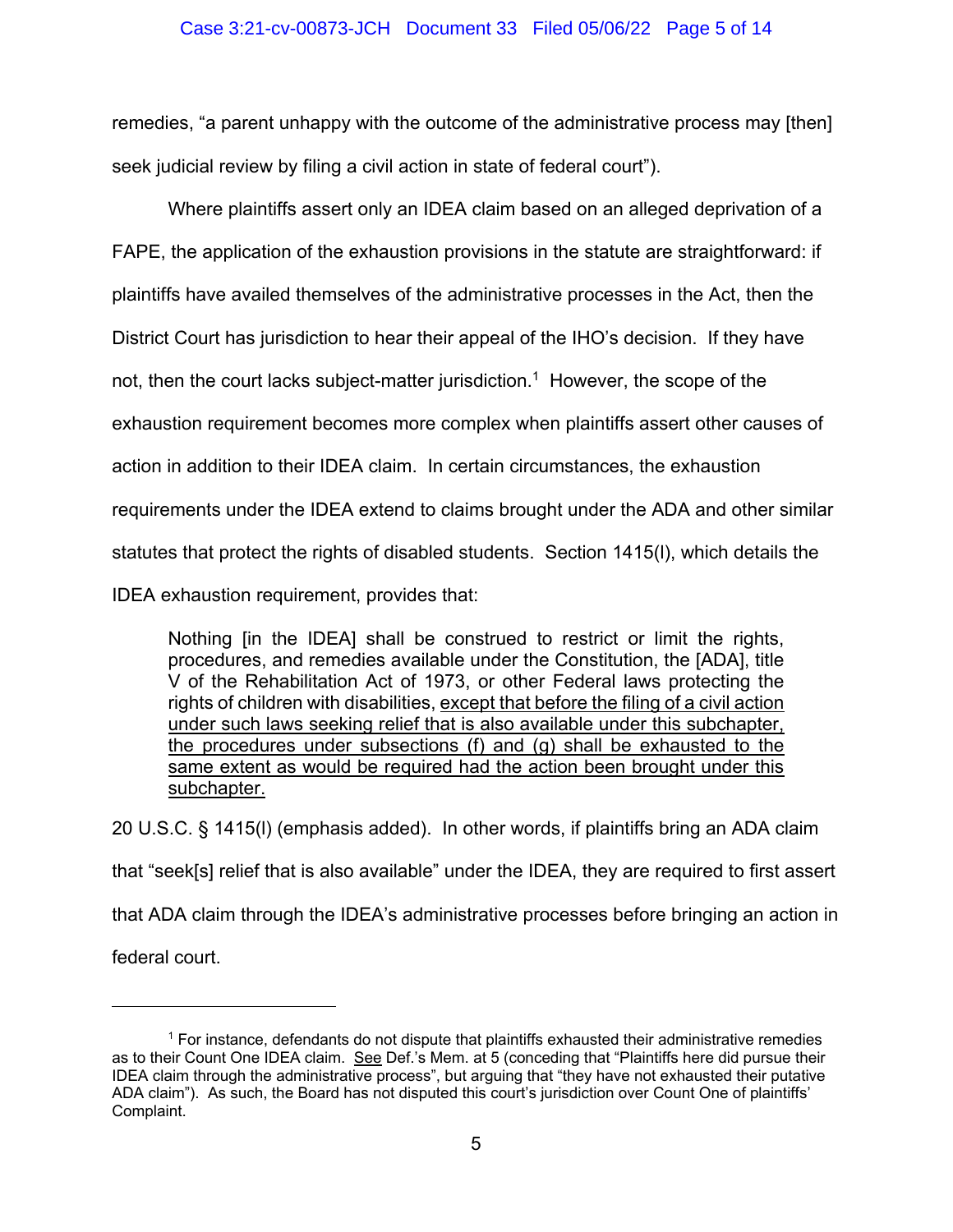## Case 3:21-cv-00873-JCH Document 33 Filed 05/06/22 Page 6 of 14

In Fry, the Supreme Court interpreted this exact provision of the IDEA, providing a framework for how courts should assess whether an ADA claim would be subject to the exhaustion requirements in section 1415. That case centered on the refusal of the local and regional school districts to allow E.F., a student with cerebral palsy, to attend school accompanied by her trained service dog. Fry, 137 S. Ct. at 750-51. Her parents sued the districts in federal court based on this refusal, "alleg[ing] that [they had] violated Title II of the ADA and § 504 of the Rehabilitation Act ["section 504"] by 'denying [E.F.] equal access' to [the school] and its programs by 'refus[ing] to reasonably accommodate' [her] use of a service animal, and otherwise 'discriminat[ing] against [her] as a person with disabilities.'" Id. at 752 (quoting the Complaint).

After "[t]he District Court granted the school districts' motion to dismiss the suit, holding that § 1415(l) required the Frys to first exhaust the IDEA's administrative procedures . . . the Sixth Circuit affirmed on the same ground." Id. The Supreme Court vacated the Sixth Circuit's Ruling, however, and clarified the standard for determining whether exhaustion of an ADA claim was necessary. As an initial matter, the Court first held that, to be subject to section 1415(l), the "suit must seek relief for the denial of a FAPE, because that is the only 'relief' the IDEA makes 'available.'" Id. Second, Justice Kagan provided further instructions for lower courts to assess whether, at its core, a claim sought relief from a denial of a FAPE. "[I]n determining whether a suit indeed 'seeks' relief for such a denial, a court should look to the substance, or gravamen, of the plaintiff's complaint." Id. Doing so requires an "examination" of the claims that "should consider substance, not surface. The use (or non-use) of particular labels and terms is not what matters." Id. at 755. The Court continued: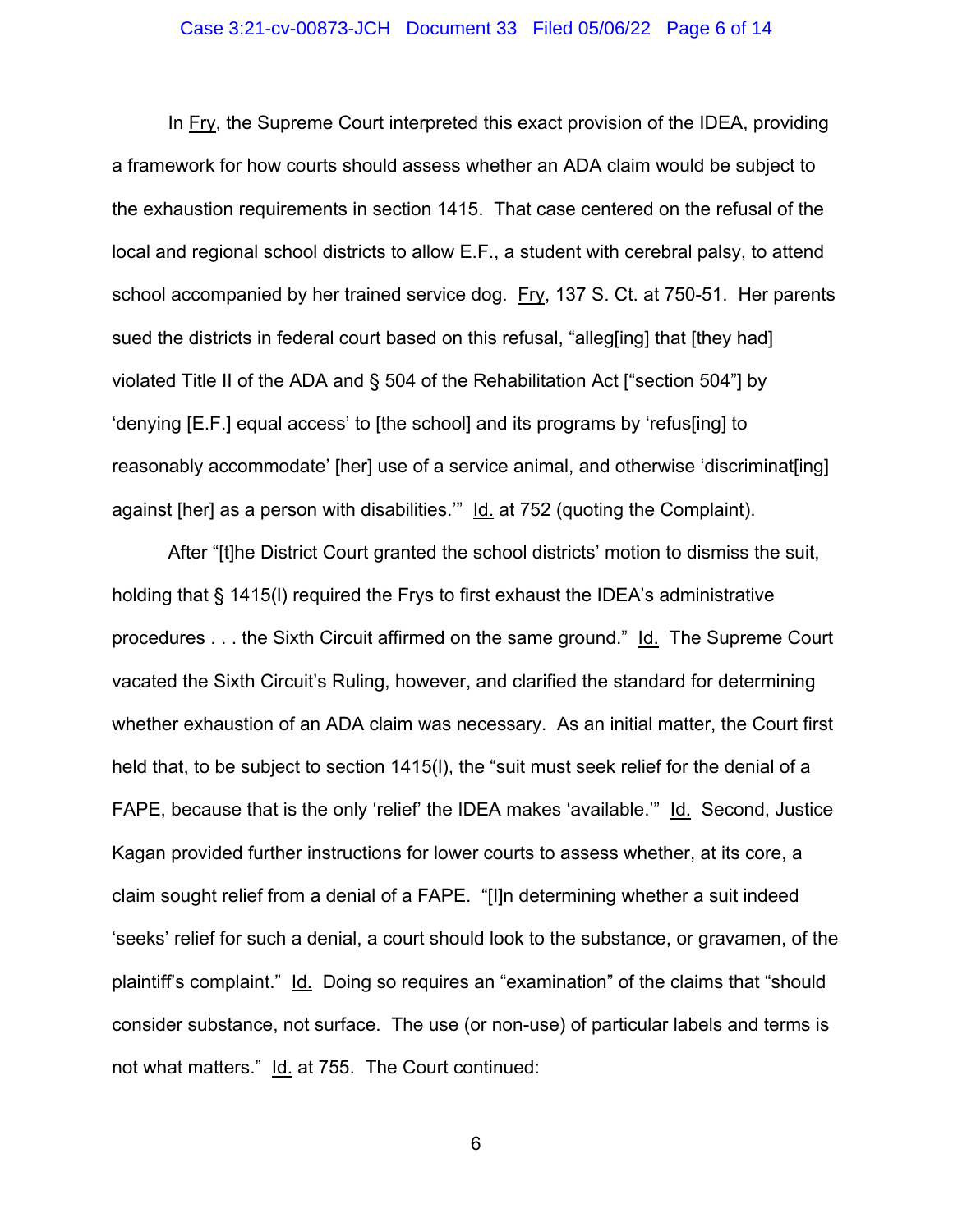One clue to whether the gravamen of a complaint against a school concerns the denial of a FAPE, or instead addresses disability-based discrimination, can come from asking a pair of hypothetical questions. First, could the plaintiff have brought essentially the same claim if the alleged conduct had occurred at a public facility that was not a school—say, a public theater or library? And second, could an adult at the school—say, an employee or visitor—have pressed essentially the same grievance? When the answer to those questions is yes, a complaint that does not expressly allege the denial of a FAPE is also unlikely to be truly about that subject; after all, in those other situations there is no FAPE obligation and yet the same basic suit could go forward. But when the answer is no, then the complaint probably does concern a FAPE, even if it does not explicitly say so; for the FAPE requirement is all that explains why only a child in the school setting (not an adult in that setting or a child in some other) has a viable claim.

<u>Id.</u> at 756 (emphasis in original). Finally, the Court also observed that "[a] further sign that the gravamen of a suit is the denial of a FAPE can emerge from the history of the proceedings. In particular, a court may consider that a plaintiff has previously invoked the IDEA's formal procedures to handle the dispute – thus starting to exhaust the Act's remedies before switching midstream . . . . [P]rior pursuit of the IDEA's administrative remedies will often" – although not always – "provide strong evidence that the substance of a plaintiff's claim concerns the denial of a FAPE." Id. at 757.

 Here, it is quite clear that the gravamen of plaintiffs' Complaint is denial of a FAPE. As an initial matter, the factual allegations underpinning plaintiffs' Count One IDEA claim for denial of a FAPE are expressly incorporated into their Count Two ADA claim. Compl. at ¶ 45. Moreover, the additional facts alleged in Count Two are sparse, and mostly duplicative of the allegations made earlier in the Complaint. Id. at ¶ 53. The best evidence of this is in plaintiffs' own Memorandum, where they describe their ADA claim as based on, at its core, the Board "excluding [M.R.] from participation [in] and the opportunity to benefit from the programs and services it offered nondisabled students." Pl.'s Mem. at 2. This is fundamentally a claim based on a denial of a FAPE. Indeed,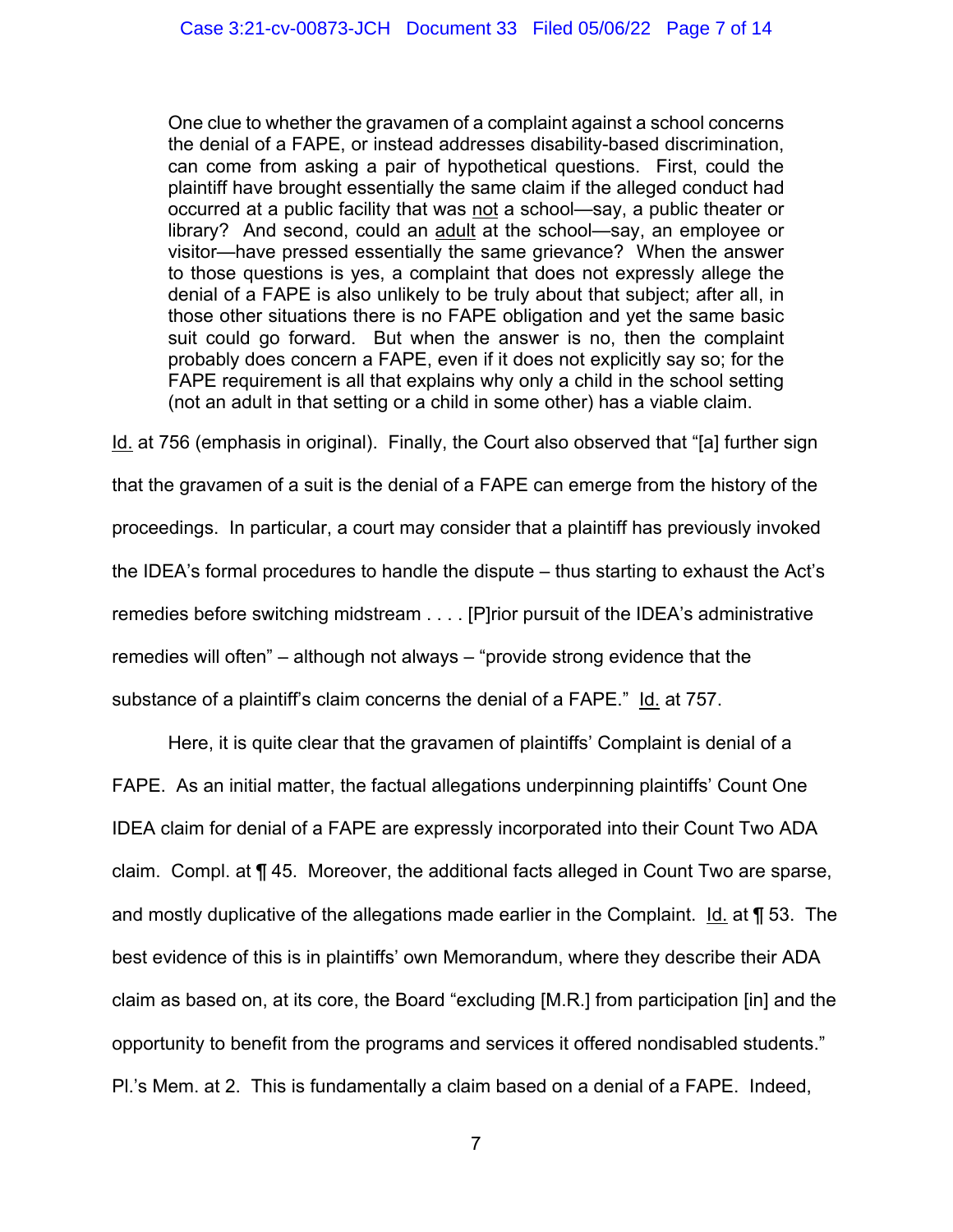## Case 3:21-cv-00873-JCH Document 33 Filed 05/06/22 Page 8 of 14

most of Count Two is entirely devoid of any factual allegations at all, consisting solely of legal conclusions. Compl. at ¶¶ 46-52 (quoting portions of the ADA, C.F.R., and Fry to articulate the standard for an ADA violation). In this way, the "substance, or gravamen" of plaintiffs' Count Two ADA claim is identical to its Count One denial of a FAPE claim under IDEA: it seeks relief for the same injury, but under the guise of the ADA rather than the IDEA.

 Thinking through Justice Kagan's two hypothetical questions in Fry and looking to the history of the administrative proceedings in this case further supports this conclusion. Plaintiffs here could not have brought the same ADA claim against a public facility that was not a school. This is because the "essence – even though not [the] wording" – of their ADA claim "is the provision of FAPE." Fry, 137 S. Ct. at 757. Plaintiffs' key factual allegation in Count Two is that M.R. was "denied . . . the right to participate in and receive the benefits, services, or opportunities the Board offers to nondisabled students" and that "[t]he Board refused to provide the support[ ] [she] needed to fully access those opportunities." Compl. at ¶ 53. "The difficulty of transplanting [these allegations] to . . . other contexts [such as] a public theater or library" suggests that the gravamen of her claim is a denial of a FAPE. Fry, 137 S. Ct. at 756-57. Nor could an adult at the school have brought the same claim, for the simple reason that, in that context, "there is no FAPE obligation" to an adult, and the adult's allegations regarding their inability to access educational opportunities would be insufficient to state an ADA claim.  $Id$  at 756. Finally, the history of the administrative proceedings also "provide[s] strong evidence" here "that the substance of [plaintiffs' ADA] claim concerns the denial of a FAPE." Id. at 757. Plaintiffs have fully availed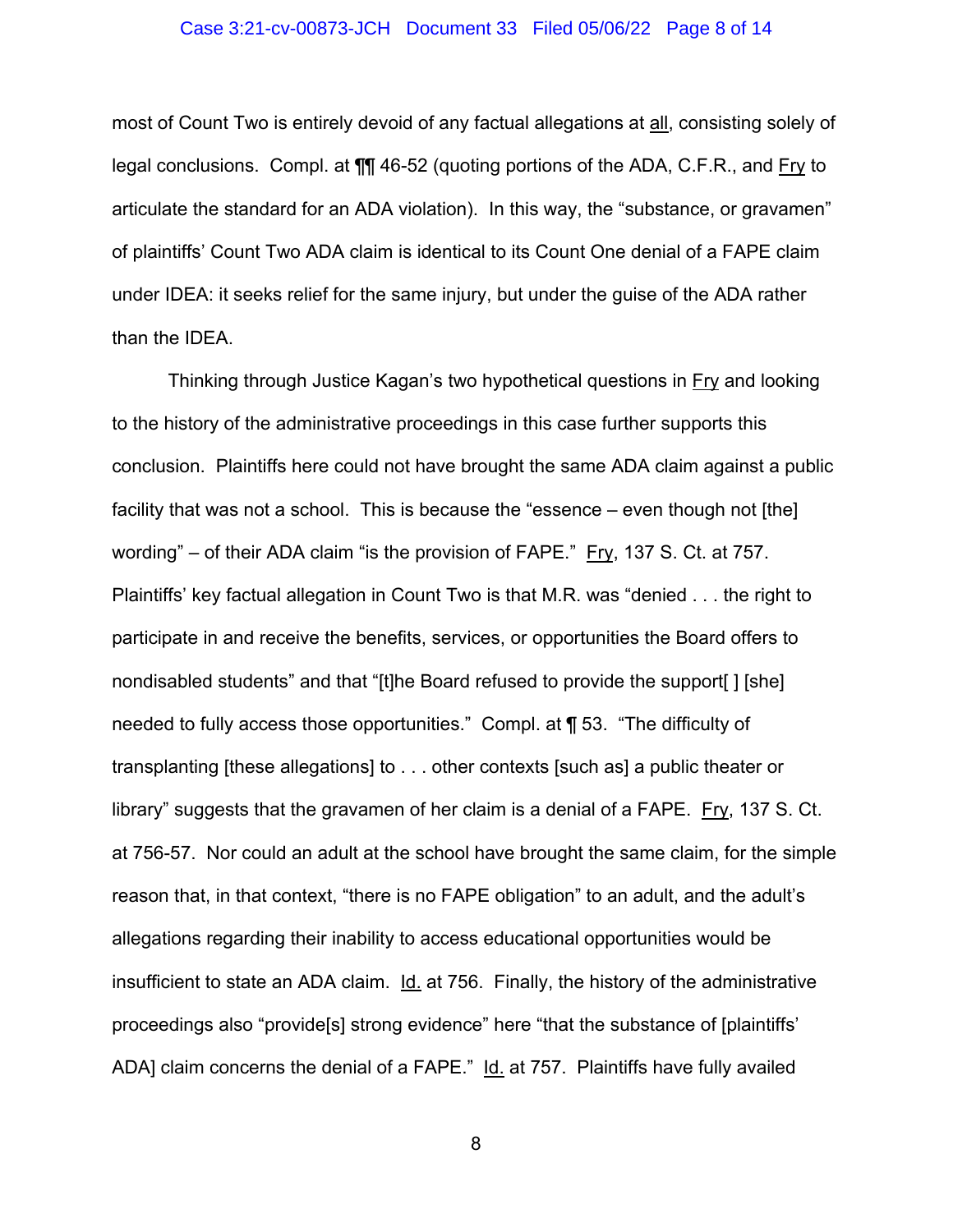## Case 3:21-cv-00873-JCH Document 33 Filed 05/06/22 Page 9 of 14

themselves of the administrative processes available under the IDEA for their IDEA claim. Yet on appeal of the IHO's decision finding that there was no denial of a FAPE, they have simply appended an ADA claim to their Complaint without substantially adding to the factual allegations in that Count. Thus, because the "essence . . . [of plaintiffs' ADA claim] is the provision of a FAPE", section 1415(l) applies and they were required to exhaust the IDEA's administrative procedures as to that claim before asserting it here. Id. at 757.

 This conclusion is also buttressed by the case law in lower courts interpreting Fry and section 1415(l) since 2017. Although defendants are correct to point out that the Second Circuit has not yet squarely addressed the precise fact pattern presented here in a published opinion, they have pointed the court to two other Circuits that have.<sup>2</sup> In Durbrow v. Cobb Cty. Sch. Dist., 887 F.3d 1182 (11th Cir. 2018), the Eleventh Circuit answered the same "essential question[]" at issue here of "whether appellants' claim[] of disability-based discrimination under . . . [the ADA] must be administratively exhausted under the [IDEA]" before that claim is brought in federal court. Durbow, 887 F.3d at 1186. In that case, the parents and the student had initially pursued their IDEA

 $2$  Following oral argument, however, the Second Circuit did issue a non-binding summary order that provides further support to this court's interpretation of Fry here. See Schneider v. Mahopac Central Sch. Dist./Bd. Of Educ., No. 21-2201, 2022 WL 1316211 (2d Cir. May 3, 2022). In that case, the plaintiff had brought a First Amendment and a Rehabilitation Act retaliation claim without first exhausting the IDEA's administrative remedies. Id. at \*2. After considering Justice Kagan's two hypothetical questions and applying Fry, the Circuit concluded that plaintiff's Complaint sought "relief that is available under the IDEA, and therefore that his First Amendment and Rehabilitation Act retaliation claims were subject to the IDEA's exhaustion requirement." Id. This was because, similar to the case here, the Complaint sought "relief stemming from [the district's] termination of accommodations it had agreed to in [plaintiff's] IEP – relief that is inherently related to whether [the student] was receiving a FAPE." Id.

Two days after the summary order in Schneider was issued, defendant moved for leave to file the opinion as an additional authority. See Mot. for Leave to File Subsequent Authority (Doc. No. 31). Because the court was already aware of the Decision, it terminates that Motion as moot.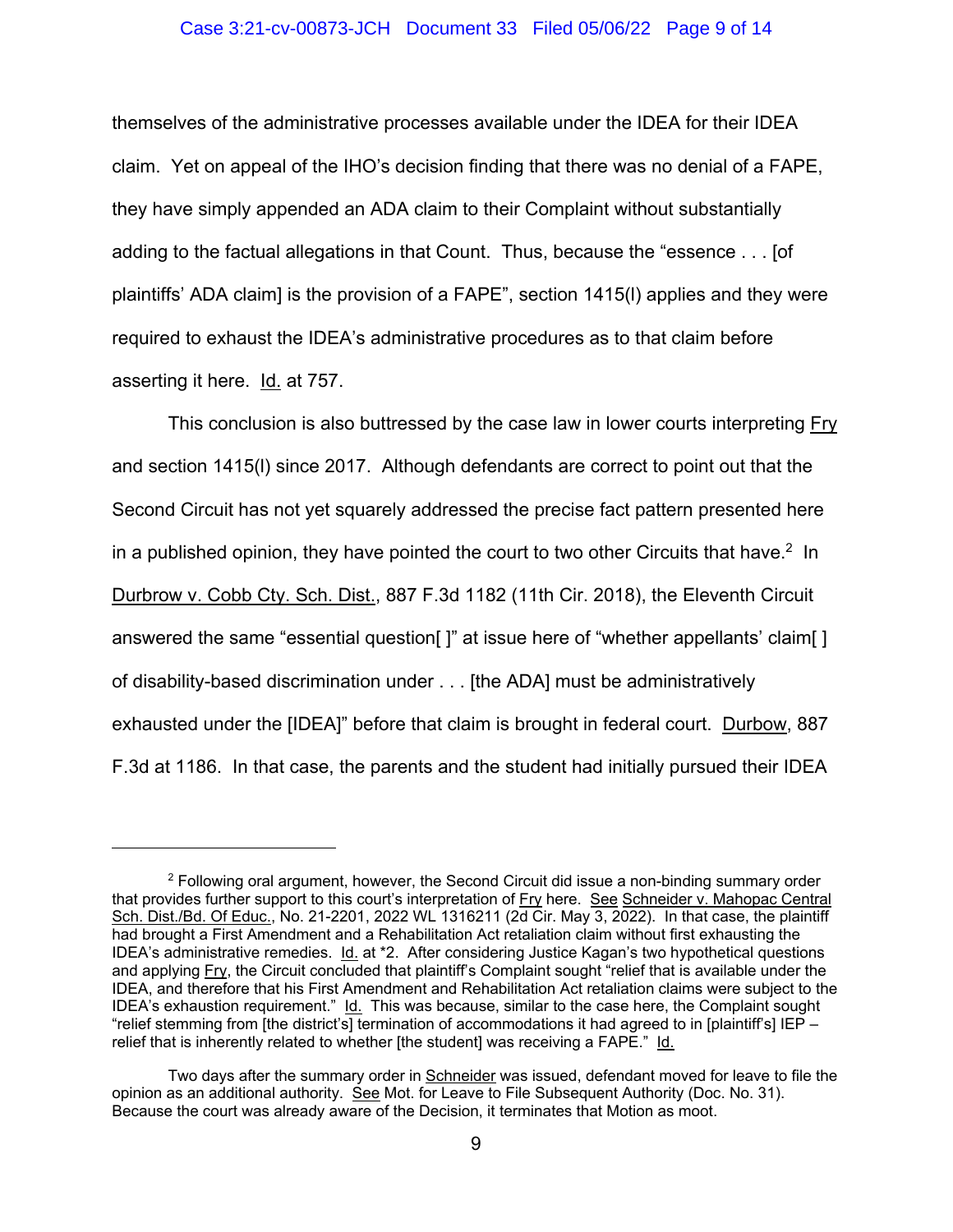## Case 3:21-cv-00873-JCH Document 33 Filed 05/06/22 Page 10 of 14

denial of a FAPE and section 504 claims through the IDEA's administrative processes. Id. at 1188. "While the introduction of their Due Process Hearing Request referenced the [ADA], the Request raised only [the] IDEA and [section] 504 claims." Id. After their request to consolidate the two claims was denied, the family withdrew its section 504 claim, and the hearing proceeded "on only the . . . IDEA claims." Id. (emphasis in original). Following the ALJ's Final Decision in favor of the school district, the family "took [its] case to" federal court, adding back in its section 504 claim and also bringing a claim under the ADA. Id. at 1189. The district court then granted the school district's motion to dismiss both of these claims, holding that section 1415(l) required the family to have first exhausted its administrative remedies as to those claims before bringing them in federal court. Id.

 On appeal, the Eleventh Circuit affirmed the district court's Ruling. Relying on Fry, the court held that, "[b]ecause the crux of [the family's] § 504 and ADA claims alleged that the School District had denied [the student] a FAPE, th[ose] claims were subject to the IDEA's administrative exhaustion requirement." Id. As is the case here, the court observed that the section 504 and ADA claims brought in federal court "focused precisely on the adequacy of the educational program the School District afforded [the student]." Id. at 1190. In other words, their non-IDEA claims "complained that [the student's] course of study was not appropriately tailored to his disability." Id. at 1191. Because the gravamen of their ADA and section 504 allegations was the denial of a FAPE, and "[t]he exhaustion of an IDEA claim . . . does not relieve a plaintiff of the concomitant obligation to exhaust related § 504, ADA, or any other claims that allege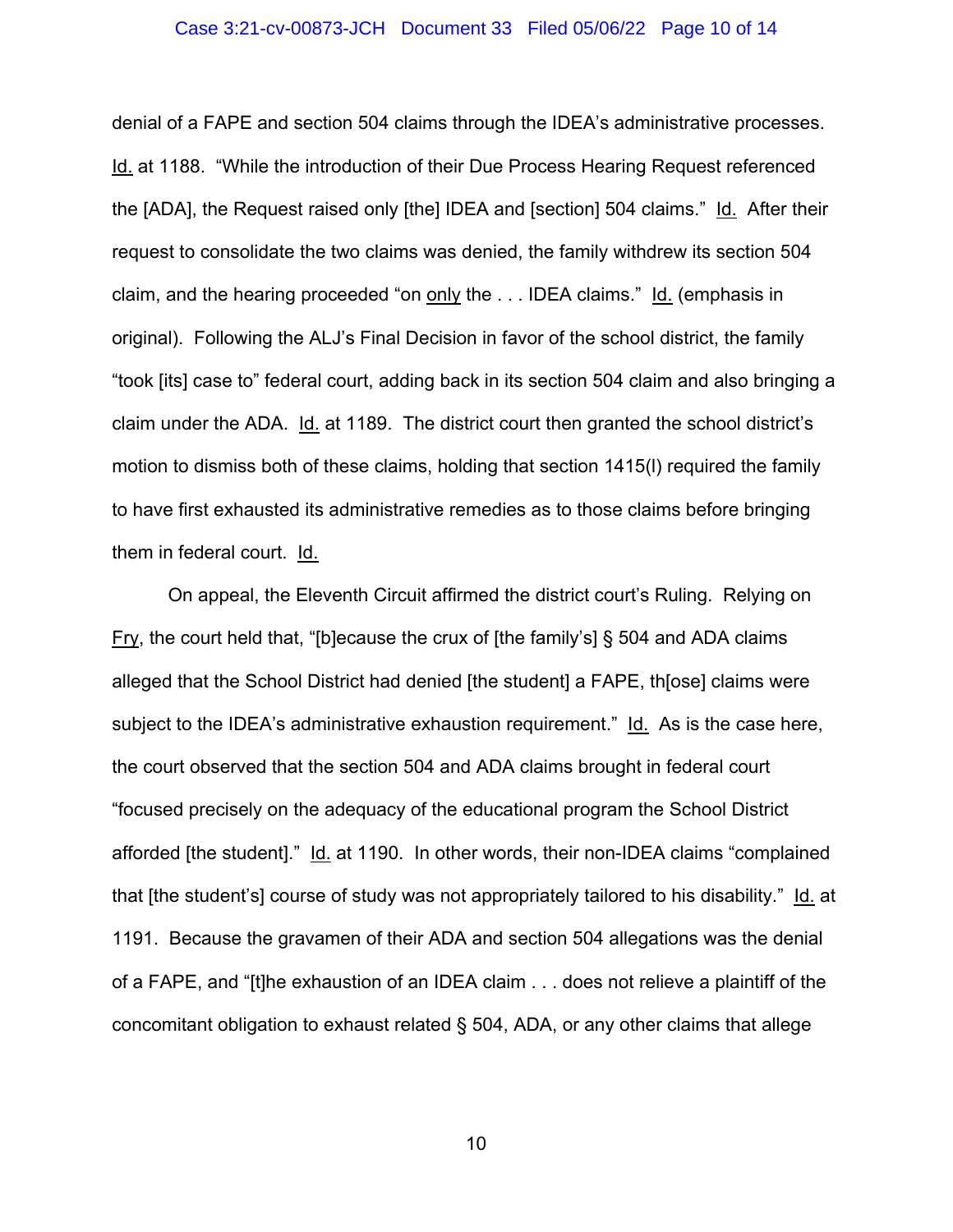#### Case 3:21-cv-00873-JCH Document 33 Filed 05/06/22 Page 11 of 14

the deprivation of a FAPE", their ADA claim was properly dismissed by the district court for failure to exhaust their administrative remedies. Id.

In Reyes v. Manor Indep. Sch. Dist., 850 F.3d 251 (5th Cir. 2017), the Fifth Circuit held the same. There, the plaintiffs had pled both IDEA and section 504 claims in their administrative complaint, but dropped the section 504 claims over the course of the administrative proceedings. Reyes, 850 F.3d at 254. As such, the eventual Decision from the hearing officer "did not discuss the [section 504] claims." Id. When the student's mother then brought suit in federal court on his behalf, she again raised the section 504 claims. Id. The district court, however, dismissed those claims for failure to exhaust, and the Fifth Circuit affirmed. Id. at 253. As this court has done here and as the Eleventh Circuit did in Durbrow, the Reyes court applied Justice Kagan's reasoning and two hypothetical questions in Fry to conclude that, because plaintiffs' section 504 claims were "directly related to the education he received while attending the District's school", he was required to exhaust the IDEA's administrative processes as to those claims before bringing them in federal court.<sup>3</sup> I<u>d.</u> at 257.

 Finally, although the Second Circuit has not squarely addressed the question presented here, several district courts in this Circuit have opined on the issue, and all have come to similar conclusions. See, e.g., D.S. v. Rockville Ctr. Union Free Sch. Dist., No. 19-CV-03430, 2022 WL 683973, at \*13 (E.D.N.Y. Mar. 8, 2022) (finding that, because "the Plaintiff's ADA and Section 504 claims of discrimination concern denial of an educational accommodation", and "Plaintiffs failed to raise th[ose] ADA and 504

 $^3$  The Circuit also held that "[e]xhaustion requires more than pleading a claim" at the administrative level, "it requires 'findings and decision' by the administrative body." Id. at 256 (quoting 20 U.S.C. § 1415(g)).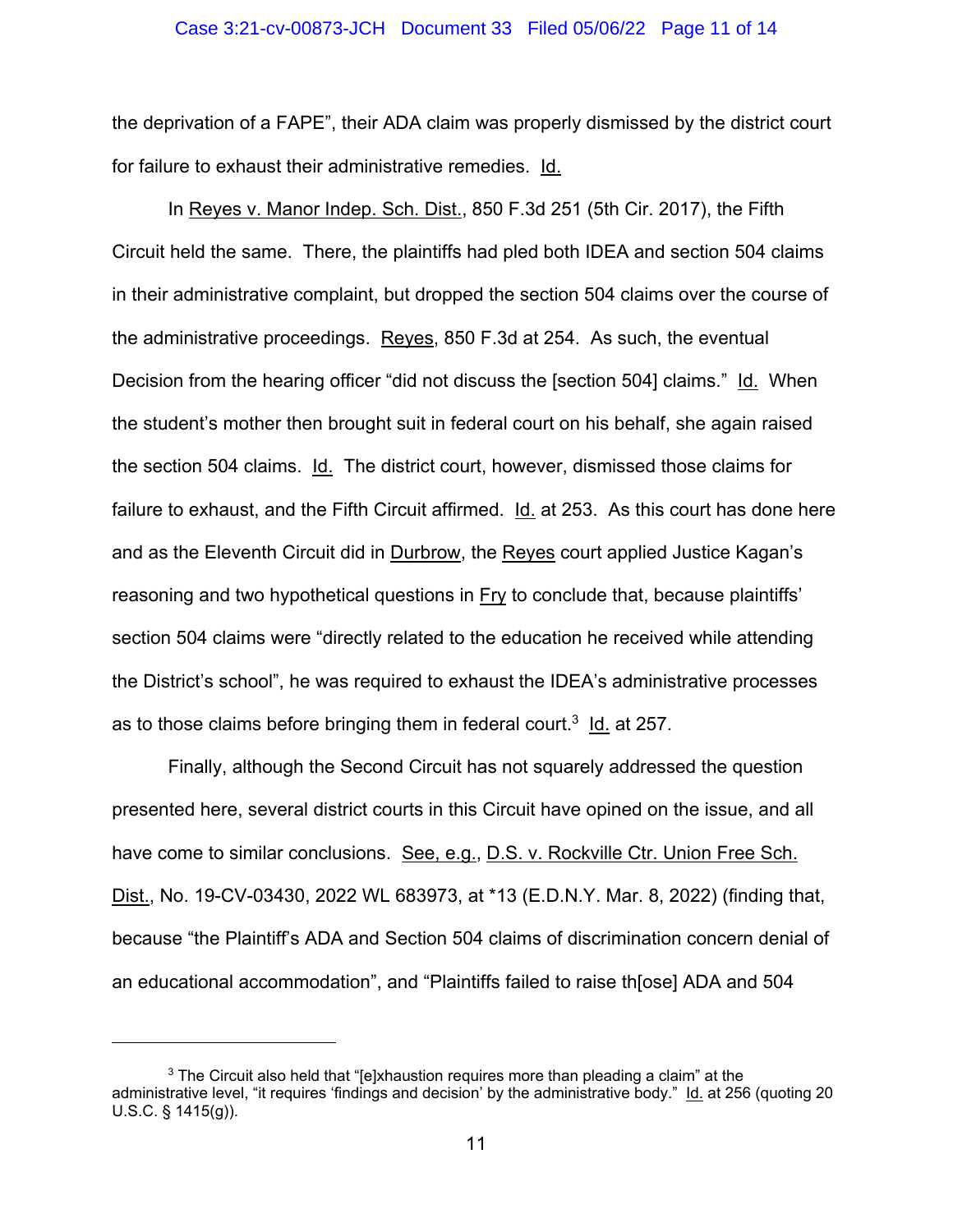claims" during the administrative process, their ADA and section 504 claims "must be dismissed [under Fry] for failure to exhaust administrative remedies"); Schneider v. Mahopac Cent. Sch. Dist., No. 20-CV-709, 2021 WL 3887913, at \*5-6 (S.D.N.Y. Aug. 31, 2021) (holding that, because "Plaintiff's retaliation claims (under Section 1983 and Section 504) [were] essentially based on the same facts as Plaintiff's IDEA claim", those claims were "subject to [the] IDEA's exhaustion requirement"); Doe v. Westport Bd. of Educ., --- F. Supp. 3d ----, 2020 WL 869861, at \*6 (D. Conn. Feb. 21, 2020) (parties are required "to exhaust [the] IDEA's administrative procedures when seeking relief for the denial of a FAPE before bringing Section 504/ADA claims if the Section 504/ADA claims also seek relief for the denial of a FAPE");<sup>4</sup> <u>Wong v. State Dept. of Educ.</u>, No. 3:16-CV-1873, 2018 WL 500642, at \*5-6 (D. Conn. Jan. 22, 2018) (noting that, post-Fry, "§

 $^4$  At oral argument, the court referenced <u>Doe</u>, a case defendant cited in its Memorandum.  $\,$  See Def.'s Mem. at 9 n. 2. Following a discussion with defense counsel regarding whether or not a Hearing Officer in Connecticut would have had jurisdiction over plaintiffs' ADA claim, plaintiffs' counsel argued, inter alia, that bringing their ADA claim during the administrative proceedings in this case would have been futile and, thus, they were not required to do so.

In Doe, however, Judge Dooley acknowledged this possibility, but held that, even if bringing the claim was futile, it would still be a necessary predicate for a federal court to exercise jurisdiction if the ADA claim was one for which exhaustion was required under section 1415(l). See Doe, 2020 WL 869861, at \*6 (rejecting parents' argument that "it would be inconsistent for th[e] Court to find that IDEA Hearing Officers lack jurisdiction over [ADA] claims", but that exhaustion was still required by holding that "[t]here is nothing inconsistent about requiring parties to exhaust IDEA's administrative procedures" as to their ADA claims, regardless of the likelihood (or lack thereof) of success).

The Second Circuit has also held that, in most circumstances, futility cannot be used as an endaround to the IDEA's exhaustion requirement. During oral argument, defense counsel pointed the court to Cave v. East Meadow Union Free Sch. Dist., 514 F.3d 240, 250 (2d Cir. 2008). That case was decided before Fry, but the Circuit held that, absent an "allegation of a system-wide violation of the IDEA's mandates . . . a district-wide policy of discrimination . . . [or an] administrative process [that] is so structurally tainted that they would not have been afforded a fair and impartial forum", futility arguments lack merit and a party is "required to first seek relief through the administrative review procedures available to them under the IDEA before proceeding with a federal lawsuit." Cave, 514 F.3d at 250.

Nothing of the sort has been alleged here. In addition, plaintiffs did not raise their futility argument in their Memorandum. Therefore, at least on the facts alleged here, the court follows Cave and Doe on the issue of futility and holds that plaintiffs were required to exhaust the IDEA administrative procedures as to their ADA claim, regardless of the likelihood of succeeding on that claim in those proceedings.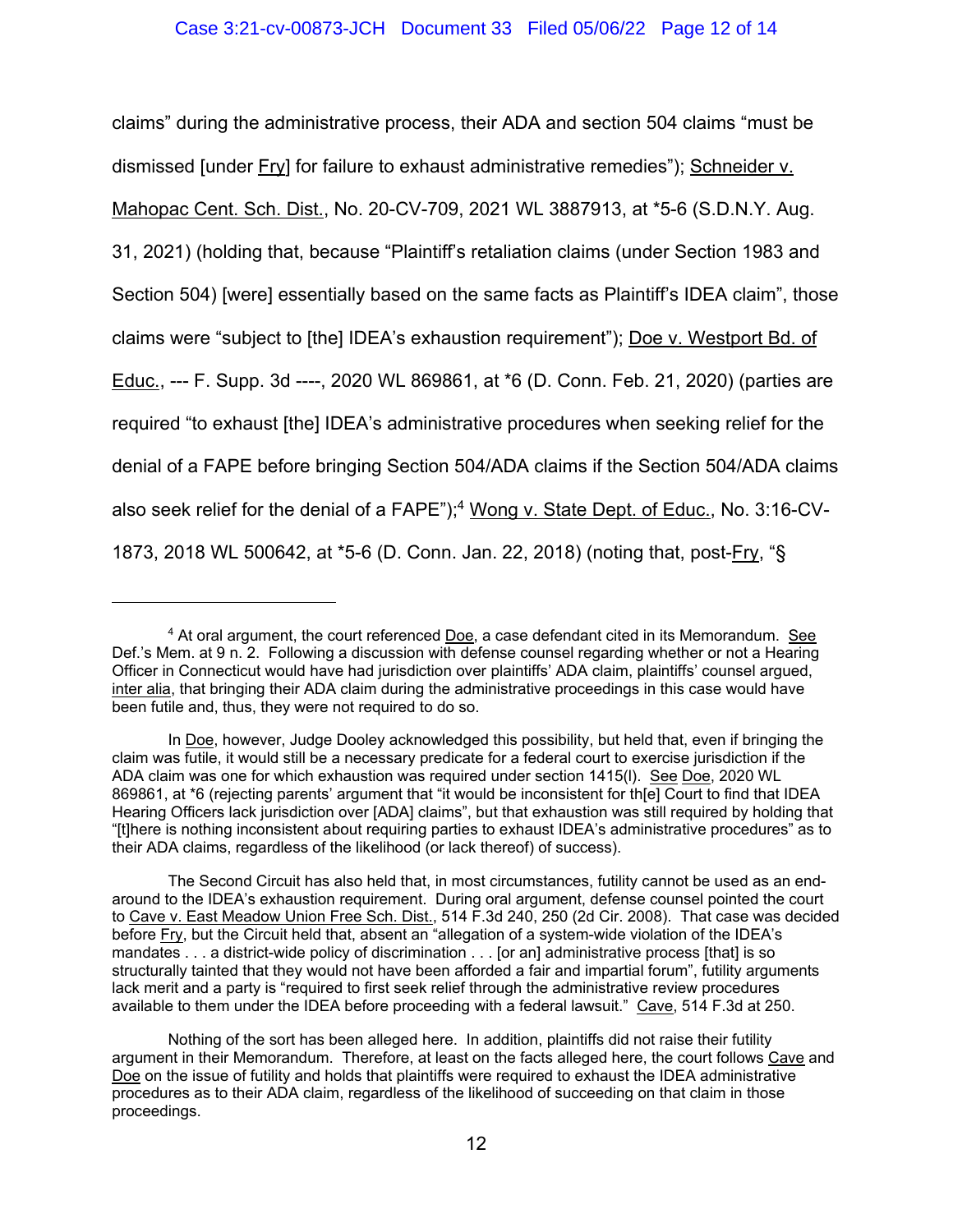## Case 3:21-cv-00873-JCH Document 33 Filed 05/06/22 Page 13 of 14

1415's exhaustion rule hinges on whether a lawsuit seeks relief for the denial of a [FAPE]", but holding that plaintiffs in that case had "exhausted their administrative remedies") (internal quotations and citations omitted).

 Here, plaintiffs do not dispute that they eschewed the IDEA's administrative processes. Nor have they alleged facts in their ADA claim to show that they are seeking relief for anything beyond the denial of a FAPE. Thus, because the gravamen of their Count Two ADA claim is the denial of a FAPE, they were required to exhaust their IDEA administrative remedies before bringing that claim here. Accordingly, the Motion to Dismiss is granted.

## **V. CONCLUSION**

The Motion to Dismiss (Doc. No. 13) is granted, without prejudice to plaintiffs repleading their ADA claim if they have a good faith belief that they can assert an ADA claim that this court would have jurisdiction over under Fry. If plaintiffs choose to replead, they must file a motion to amend their Complaint with an attached proposed amended complaint and red-line version within fourteen (14) days from the date of this Ruling.

In addition, for the reasons discussed supra at 9 n. 2, the court terminates defendant's Motion for Leave to File Subsequent Authority (Doc. No. 31) as moot.

Finally, the parties indicated in the Report of their Rule 26(f) planning meeting their agreement that Count One of this action "should be determined on the record and that no trial should be necessary." See Report of Parties' Planning Meeting at 9 (Doc. No. 9). The Certified Administrative Record in this action was filed on December 17, 2021, and plaintiffs did not move to present additional evidence. See Doc. No. 25. Accordingly, the court orders that motions for summary judgment are due no later than